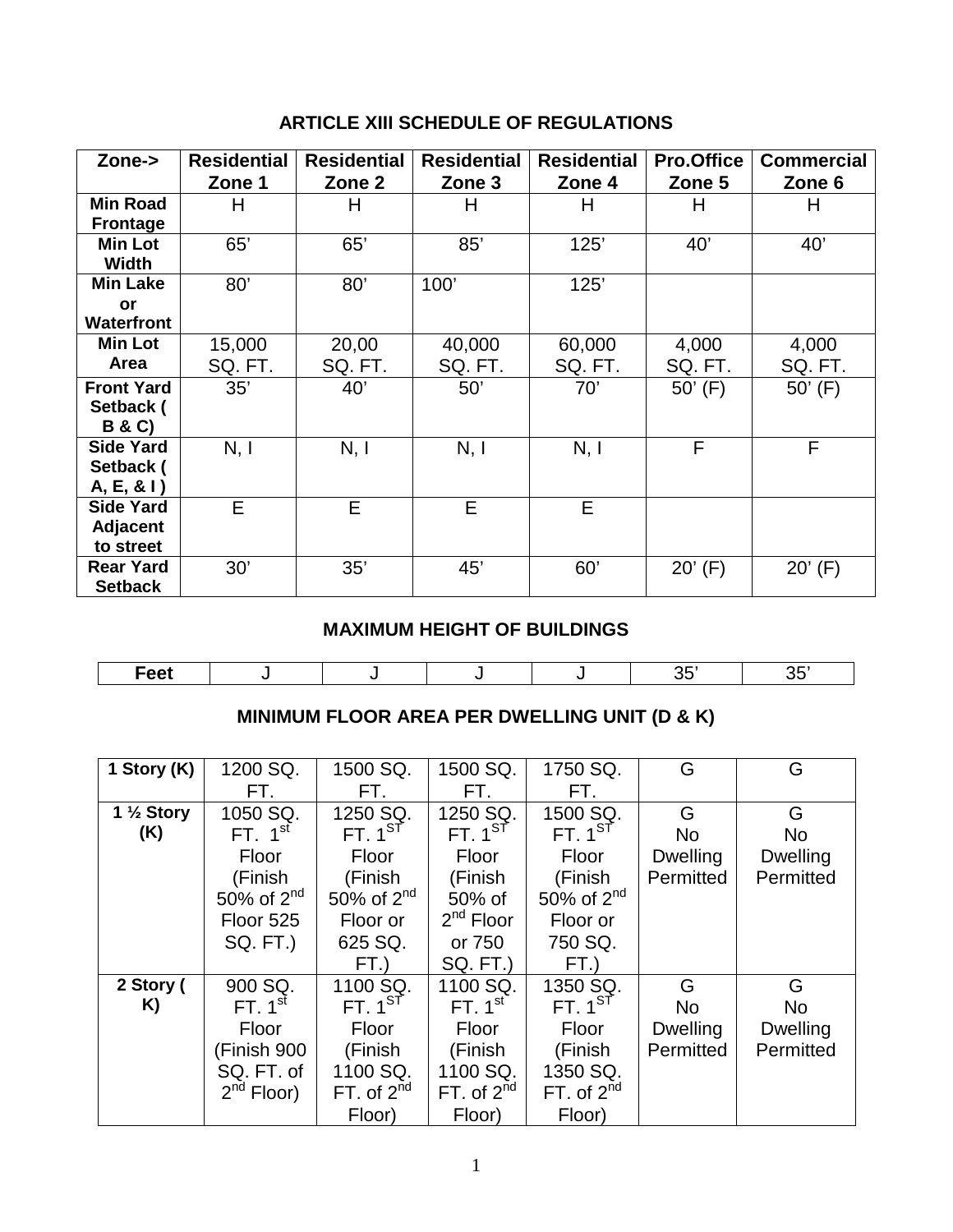## **MAXIMUM LOT COVERAGE-RESIDENCES ONLY (L & M)**

| 1 Story<br><b>Residential</b>                                        | 25% | 20% | 20% | 15%   | 50%     | 50%     |
|----------------------------------------------------------------------|-----|-----|-----|-------|---------|---------|
| 1 $\frac{1}{2}$ or 2<br><b>Story</b><br><b>Residential</b><br>(I)    | 20% | 15% | 15% | 12.5% | 40%     | 40%     |
| <b>Maximum</b><br>Lot<br>Coverage-<br>All<br><b>Buildings</b><br>(I) | 30% | 25% | 25% | 20%   | 50% (F) | 50% (F) |
| Open<br><b>Space</b><br><b>Required</b><br>(M)                       | 55% | 60% | 65% | 70%   |         |         |

#### **FOOTNOTES TO ARTICLE XIII, SCHEDULE OF REGULATIONS**

- **A.** In Zone 1,2,3 and 4 on a lot occupied by any building which is permitted on said zones other than solely for residential purposes, the width of each side yard shall be not less than twenty-five feet (25') and rear yard not less than fifty (50') feet. In the case where the rear yard abuts on any street or lane, the minimum depth of the rear yard shall conform to the front yard requirements.
- **B.** In the event that there us an Established Residential Building Pattern along a road, then the required front yard setback shall either be determined in accordance with the standards in Section 4.36, or the minimum requirements in Article XIII, whichever is greater. Notwithstanding the requirement, the front yard requirement on a lot of record at the time of adoption of Ordinance No. 14.01, which has a depth of less than one hundred and twenty (120') feet, may be reduced to one quarter (1/4) of such lot depth, but this shall not permit a depth of less than twenty feet (20') in any case. In Zone 1, 2, 3 and 4 on a lot occupied by any building which is permitted in said zone other than solely for residential purposes, the required front yard shall be fifty (50') feet. For lakes lots, as defined in Section 2.36, the setback for any building from an adjacent street opposite a lake or waterway shall be determined as follows: In the event that there is an Establishment Residential building Pattern along a road, then the required front setback shall either be determined in accordance with the standards in Section 4.36 or the minimum requirements in Article XIII, whichever is greater. (See also Footnote C for required lake setbacks on lake lots).
- **C.** Lots on Lakes or Waterways: No structure including a principle or accessory building erected on said lot or parcel shall be nearer than seventy-five feet (75') (as measured on the horizontal from the water line as established by the legal level of the lake) to the said lake, river, stream or other navigable waterway, except as is permitted in Section 4.09, or the Established Residential Building Pattern. In the event that there is an Established Residential Building Pattern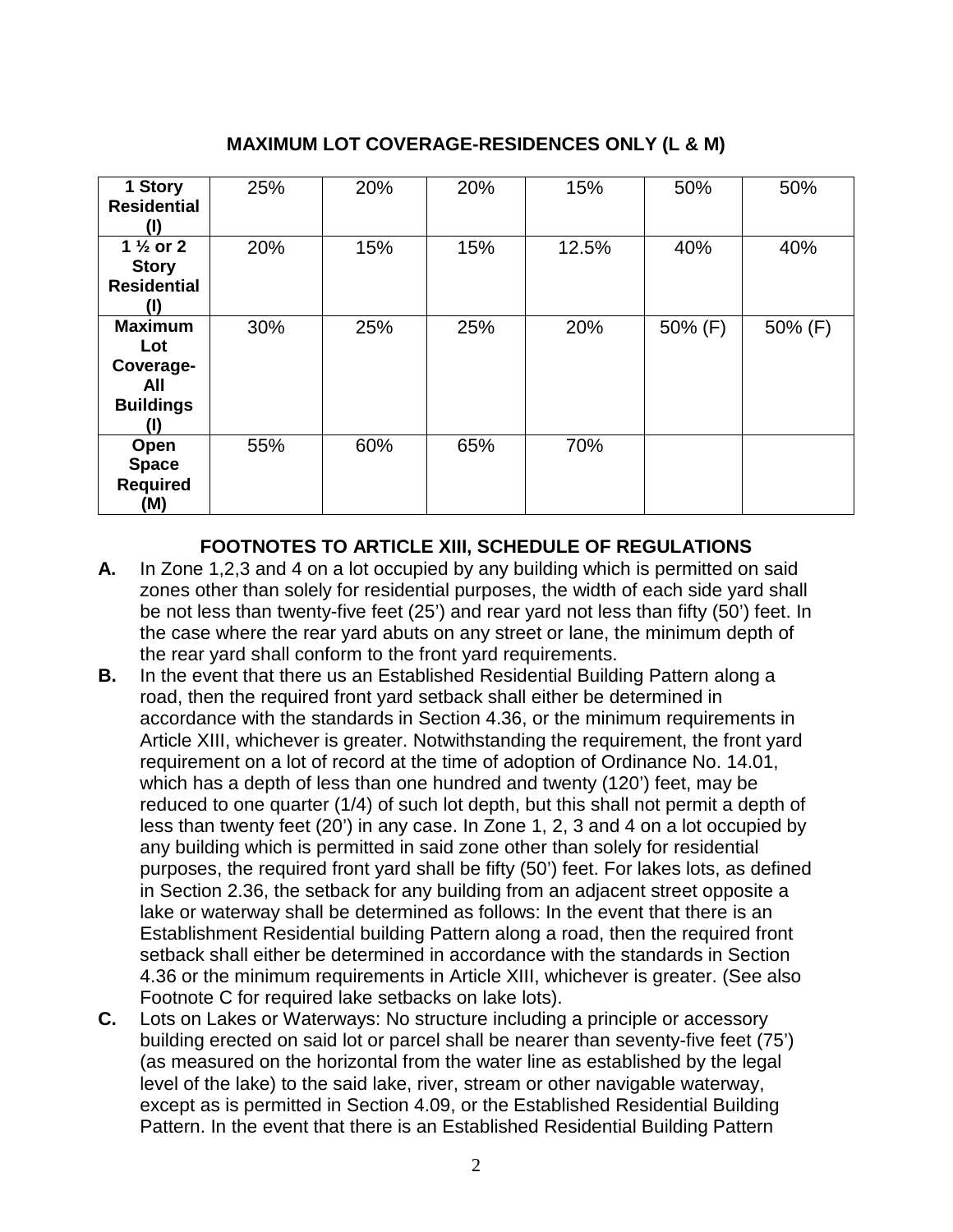along the waterway, then the required front setback shall be determined in accordance with the standards in Section 4.36.

- **D.** Tri-levels shall be computed using the total square footage of the two (2) uppermost levels; this total to be equal to minimum requirements of one (1) floor residences.
- **E.** The width of a side yard abutting upon a side street or lane shall not be less then the minimum front yard depth required on an adjoining lot fronting upon such side street or lane, but this shall not reduce the buildable width of any twenty-five feet (25') at the ground level.
- **F.** The area of buildings at the ground level is this district shall not exceed forty percent (40%) of the lot area and the sixty percent (60%) of the lot area remaining shall be divided between front yard, side yard and rear yard; provided, however, that no rear yard shall have a depth of less than twenty feet (20'). On the side of a lot which abuts property located in any residential zone, a side yard of not less than twenty feet (20') in width shall be provided. In all cases where a building has a wall not of fireproof construction or a fireproof wall pierced with windows or other openings, the building shall be accessible on at least two (2) sides by public street, lane or alley or by a passageway, open above ground, not less than ten feet (10') wide, measured to the lot line, extending to a public street, lane or alley.
- **G.** No commercial office building shall be erected on any lot if said building contains less than six hundred (600) square feet of floor space at the ground floor level, provided, that this shall not apply to automobile service stations containing more than four hundred (400) square feet of floor space.
- **H.** The minimum required road frontage shall not be less than eighty percent (80%) of the minimum lot width for the zone on which the property is located.
- **I.**
- **1.** Structures in Zone 3 that were built on or before November 17, 1987, in compliance with the ten feet (10') side yard setback that was required at the time of construction, shall be consideration in conformance with current side setback requirements.
- **2.** Structures in Zone 3 that were built after November 17, 1987 but before April 9, 1998, and structures in Zone 1, 2, and 4 that were built before April 9, 1998, and that were built in compliance with the side yard setback that was in effect on April 8, 1998 (i.e. Zone 1: 6ft), shall also be considered in conformance with current side setback requirements.
- **3.** Enlargement or extension of a structure referred to in the previous paragraphs 1 and 2 shall be permitted on one or both sides that do not comply with the side yard setback requirements specified in the Schedule of Regulations (including the requirement in footnote "N" related to 30% of building width), provided that such enlargement or extension does not reduce the structure's current setback along one or both sides. Any such enlargement or extension shall be considered in conformance with side setback requirements. Nothing in this regulation shall prevent construction that is in compliance with side setback requirements specified in the Schedule of Regulations that shall be required for any enlargement or extension on any side of an existing structure that is already in compliance with said side setback requirements.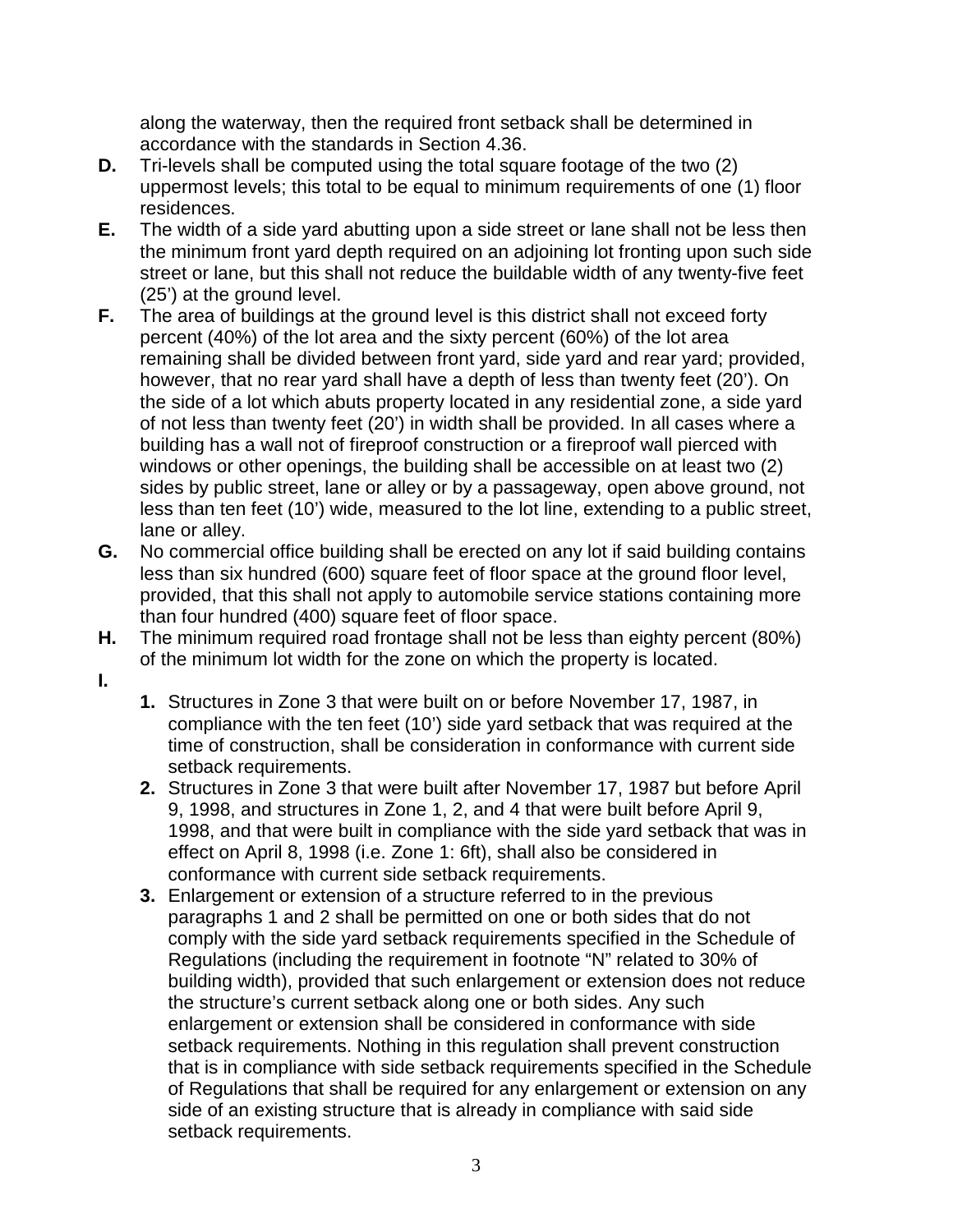- **J.** The maximum building height shall be determined separately for each side of the building, and shall be measured from the building grade (as defined in Section 2.02) to the highest point on the roof. Buildings and structures shall comply with the following maximum height standards:
	- **1.** Pitched roof buildings (where the slope of the roof is 1 foot vertical to 4 feet horizontal);

| i. Zone 1 and 2         | 30' Feet |
|-------------------------|----------|
| ii. Zone $2, 3$ and $4$ | 35' Feet |

**2.** Flat roof buildings (where the slope of the roof is less than 1 foot vertical to 4 feet horizontal);

| i. Zone 1 and 2  | 25' Feet |
|------------------|----------|
| ii. Zone 3 and 4 | 28' Feet |

- **3.** Buildings with a lower level walk-out: The maximum height specified above may be increased by ten (10') feet for residential buildings having a lower level walk-out (as defined in Section 2.02), provided that the walk-out was created because of the natural contour of the land. This provision shall apply only to the side(s) of the building on which the walk-out is located and the side(s) of the building which slope down to the lower level walk-out, provided
	- that the natural contour of the land provides a grade change of at least six (6') feet within the footprint of the proposed residential building. **4.** Daylight Windows. Building with daylight windows: The maximum height specified above may be increased by five (5') feet for residential buildings which have lower level daylight windows, provided that the opportunity for the daylight windows was created because of the natural contour of the land. This provision shall apply only on the side(s) of the building on which the daylight

windows are located and the side(s) of the building which slope down, provided that the natural contour of the land provides a grade change of at least three (3') feet within the footprint of the proposed residential building.

- **K.** For the purpose of determining Minimum Floor Area, a walkout lower level shall not be counted.
- **L.** The area of the lot covered by the principal building plus all attached accessory buildings and structures and physical features shall be considered in the computations to determine compliance with the lot coverage requirements for "Residences Only". Adjacent buildings, structures, or physical features may include, but are not limited to, swimming pools, garages, patios and terraces (constructed with mortar or dry laid without mortar), tennis courts, decks, greenhouses, and similar structures and features. Projections beyond the face of the building (e.g. eaves or roof overhangs, chimneys, bay windows, lower or upper floor decks, upper floors that cantilever beyond the footprint of the lower level, and below ground projections) shall be included as lot coverage. The area of the lot covered by the principal building plus all attached and detached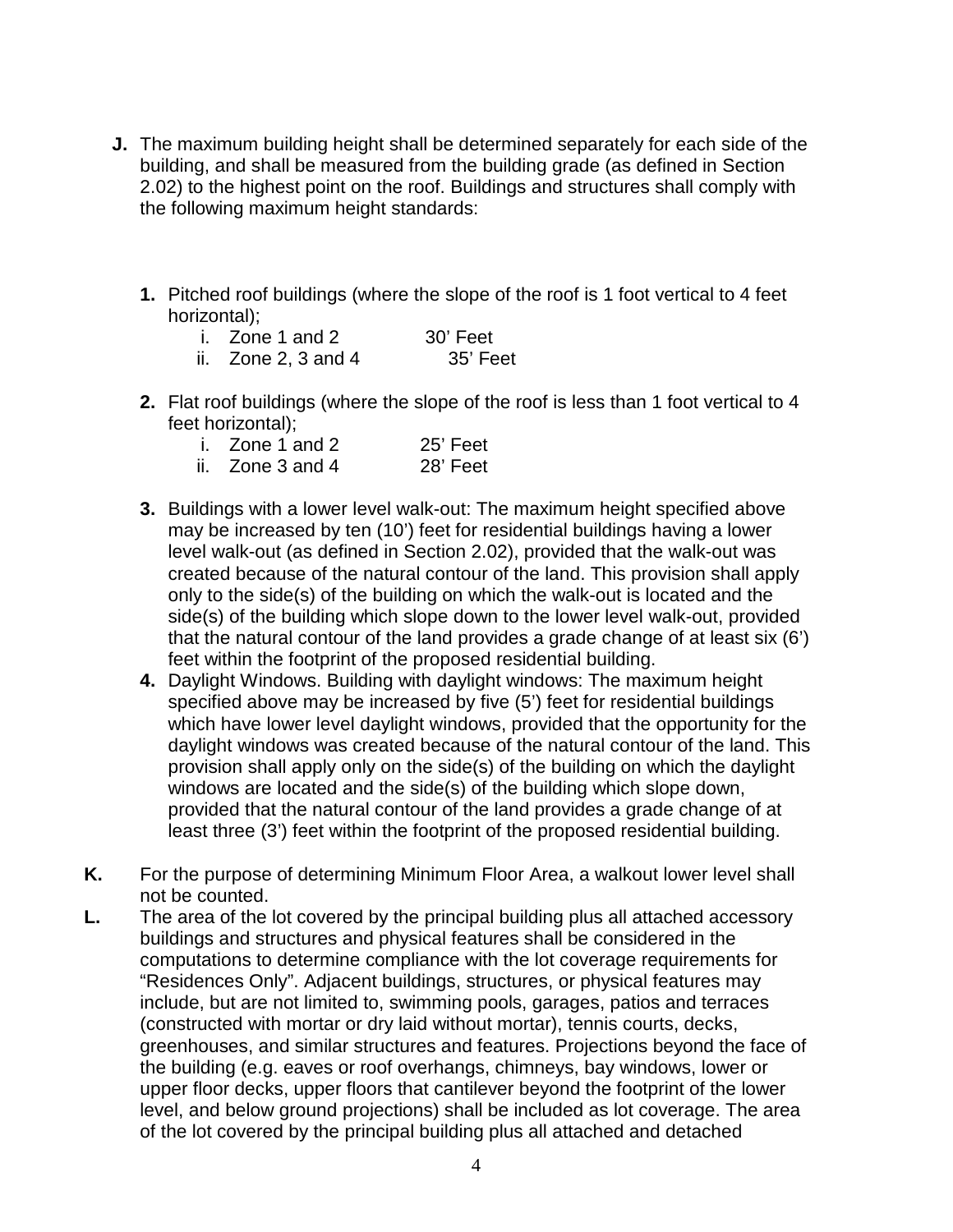accessory buildings and structures shall be considered in the computations to determine compliance with the lot coverage requirements for "All Buildings". To be considered "detached" building and structures (including decks) shall comply with the requirements in Section 4.15, sub-section E, with respect to setback from the principal building.

**M.** Landscaped open space shall include landscaped areas and shall exclude any hard-surfaced area or impervious ground cover such as unenclosed ground level projections or driveways. Fountains, sculptures, and similar features that are permitted as part of an approved landscape design shall be included as landscaped open space.

| <b>District</b> | <b>Minimum Setback-Total of Both</b><br>Sides** | <b>Minimum</b><br><b>Side</b><br><b>Setback</b> |
|-----------------|-------------------------------------------------|-------------------------------------------------|
| Zone 1          | 30% of building site width*                     | 8 ft                                            |
| Zone 2          | 30% of building site width*                     | 10 <sub>ft</sub>                                |
| Zone 3          | 30% of building site width*                     | 15 <sub>ft</sub>                                |
| Zone 4          | 30% of building site width                      | 20 ft                                           |

For the purpose of this requirement, building site width shall be the smaller of the following two measurements:

- **1.** Building site width measured at the front building line (as defined in Section 2.02).
- **2.** Building site width measured along a straight line that touches the rearmost part of the principal building and is the shortest distance between the side lot lines (i.e., the rear building line).

\*\*HVAC equipment and power generators shall be excluded from calculations to determine compliance with the 30% side setback requirement.

\*\* The following building sites shall be exempt from the 30% requirement, but shall comply with the numerical setback specified for each district (Zone 1:8 ft, Zone 2:10 ft, Zone 3 :15 ft, and Zone 4: 20 ft).

- **1.** Corner building sites.
- **2.** Building site that did not comply with the width requirements specified in Article XIII at the time of enactment of this provision. However, such building sites shall not be exempt from the 30% requirement if the sites are proposed to be enlarged to achieve compliance with the lot width requirements in Article XIII.
- O. The purposed of the lot area standards are to achieve adequate open space around and between dwelling units, achieve building development that is proportional to the size of a lot, provide adequate land on each lot to allow development without the need of variances, preserve the character of the